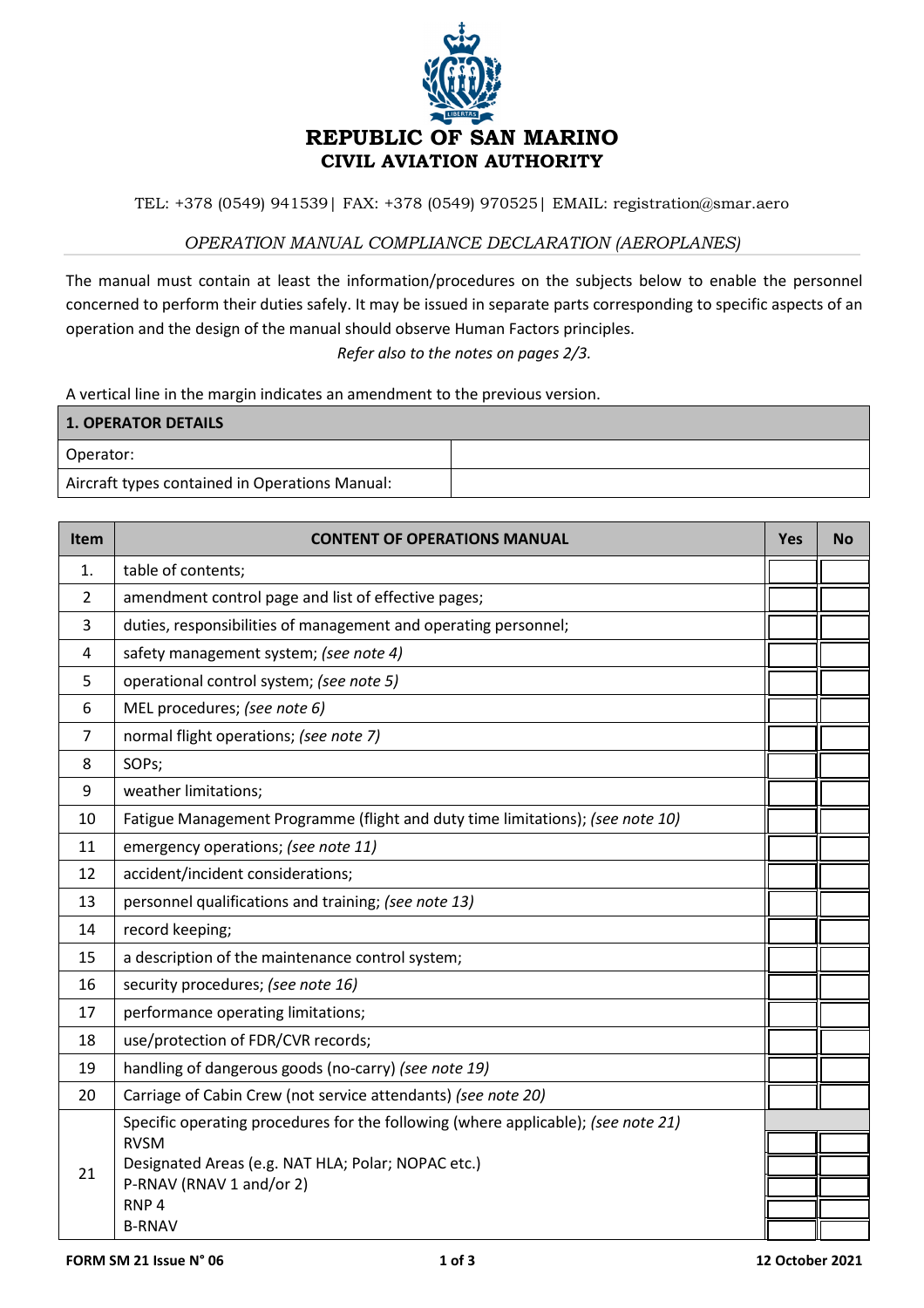|    | RNAV 10 (RNP 10) for oceanic routes                                                       |  |
|----|-------------------------------------------------------------------------------------------|--|
|    | <b>RNP APCH</b>                                                                           |  |
|    | <b>RNP AR APCH</b>                                                                        |  |
|    | Electronic Flight Bag (Installed or portable)                                             |  |
|    | Head Up Display/Enhanced Vision System                                                    |  |
|    | <b>CPDLC</b>                                                                              |  |
|    | ADS-B Out                                                                                 |  |
|    | ADS C                                                                                     |  |
|    | All Weather Operations (e.g. LVTO; Cat II/III)                                            |  |
|    | Steep approaches                                                                          |  |
|    | Consideration should be given to including normal operating procedures for the following; |  |
|    | (see note 22)                                                                             |  |
| 22 | Avoidance of CFIT                                                                         |  |
|    | Avoidance of runway incursions<br>$\overline{\phantom{a}}$                                |  |
|    | Reporting of communicable diseases                                                        |  |
|    |                                                                                           |  |

| 2. APPLICANT DECLARATION                                                                                                                                                                |  |                                            |  |
|-----------------------------------------------------------------------------------------------------------------------------------------------------------------------------------------|--|--------------------------------------------|--|
| I declare that this information is truthful and correct and that the Operations Manual contains the above<br>procedures and is compliant with CAR OPS 2A of the Republic of San Marino. |  |                                            |  |
|                                                                                                                                                                                         |  |                                            |  |
| Date:                                                                                                                                                                                   |  |                                            |  |
| Name of<br><b>Operations Manager:</b>                                                                                                                                                   |  | Signature of<br><b>Operations Manager:</b> |  |

| <b>Item</b>    | <b>EXPLANATORY NOTES</b>                                                                                                                                                                                                                                                                                                                                                                                                                                 |
|----------------|----------------------------------------------------------------------------------------------------------------------------------------------------------------------------------------------------------------------------------------------------------------------------------------------------------------------------------------------------------------------------------------------------------------------------------------------------------|
| All            | Please tick ONLY those items above for which there are adequate procedures contained in your<br>Operations Manual. All operators are reminded that audits are conducted (e.g. SAFA) and where the<br>declaration above is proved not to be truthful, the operator may be subject to administrative sanctions<br>as contained in San Marino law.                                                                                                          |
| $\overline{4}$ | Information on SMS is contained in ICAO Doc.9859 - Safety Management Systems and may be<br>requested from the CAA.                                                                                                                                                                                                                                                                                                                                       |
| 5              | The operator must describe the operational control system in the operations manual and identify the<br>roles and responsibilities of those involved with the system.                                                                                                                                                                                                                                                                                     |
| 6              | The operator must include in the operations manual a description on the use of the approved MEL which<br>will enable the pilot-in-command to determine whether a flight may be commenced or continued from<br>any intermediate stop should any instrument, equipment or systems become inoperative.                                                                                                                                                      |
| $\overline{7}$ | As well as normal operating procedures (other than SOPs) the operator must specify flight planning<br>procedures to provide for the safe conduct of the flight based on considerations of aeroplane<br>performance, other operating limitations and relevant expected conditions on the route to be<br>followed and at the aerodromes concerned.                                                                                                         |
| 10             | The operator must establish and implement a fatigue management programme that ensures that all<br>operator personnel involved in the operation and maintenance of aircraft do not carry out their duties<br>when fatigued. The programme must address flight and duty times and be included in the operations<br>manual. Information on FRMS is contained in ICAO Doc.9966 - Fatigue Risk management System<br>Manual and may be requested from the CAA. |

 $\begin{array}{c} \hline \end{array}$